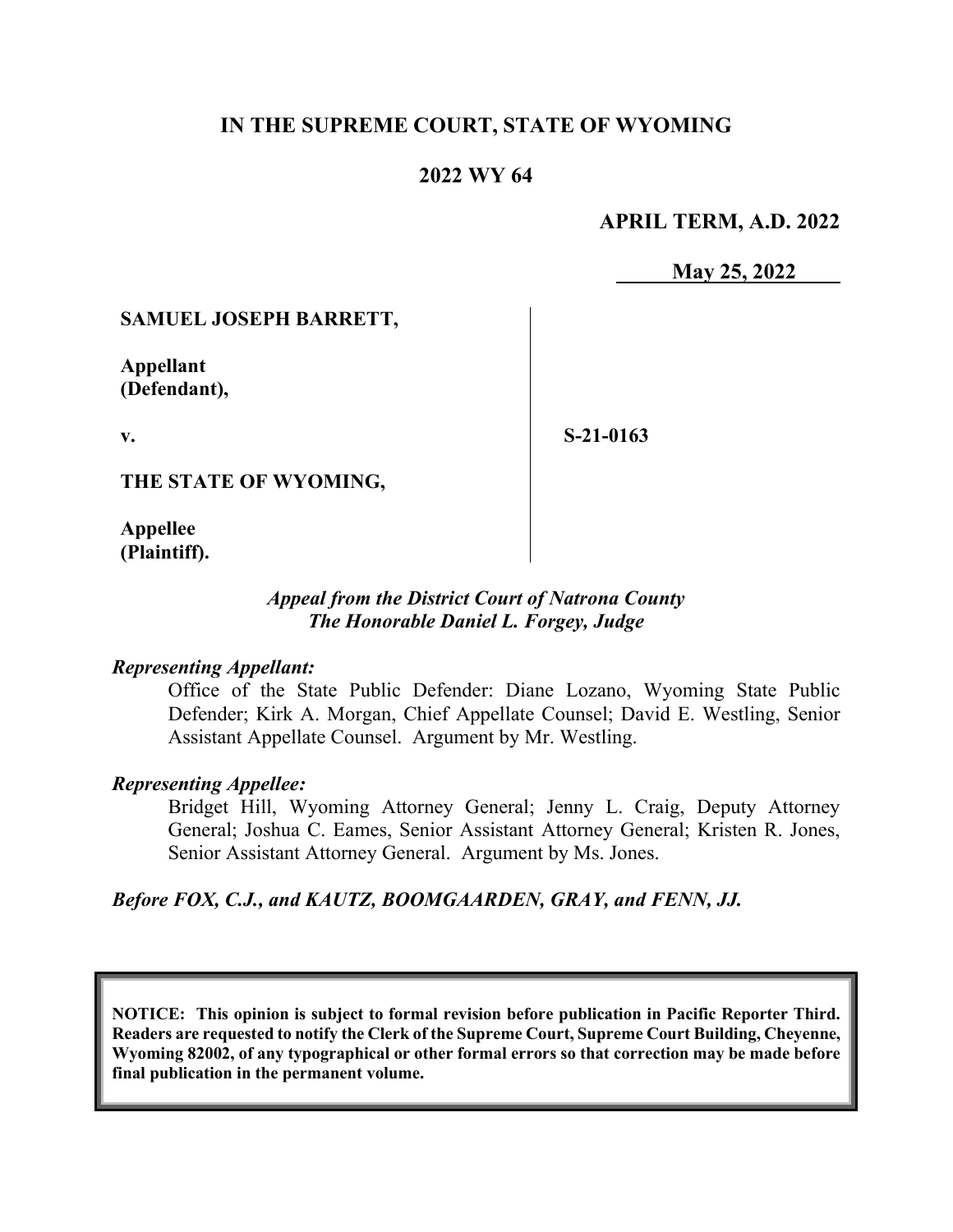## **BOOMGAARDEN, Justice.**

[¶1] Following a jury trial, Samuel Joseph Barrett was convicted of six counts of first degree sexual assault, two counts of sexual exploitation of a child, and one count of blackmail. On appeal Mr. Barrett challenges the sufficiency of the evidence to support his convictions for sexual exploitation of a child under Wyo. Stat. Ann. § 6-4-303(b)(i) and (iv) (LexisNexis 2021). He also challenges the district court's admission of his prior conviction under W.R.E. 404(b). We affirm.

### *ISSUES*

[¶2] We restate the issues:

I. Was there sufficient evidence at trial to support Mr. Barrett's convictions for sexual exploitation of a child under Wyo. Stat. Ann.  $\S$  6-4-303(b)(i) and (iv)?

II. Did the district court abuse its discretion by admitting evidence of Mr. Barrett's prior conviction under W.R.E. 404(b)?

## *FACTS*

[¶3] Mr. Barrett's crimes involved three adult victims—AH, AG, and KC—and one child victim—his son. Mr. Barrett's involvement with the adult victims spanned several years.

[¶4] His relationship with AH dated back to approximately 2009, when he pleaded guilty to and was convicted of second degree sexual abuse of a minor for his relationship with her. She worked as a babysitter in his home. Mr. Barrett was required to register as a sex offender as a result of this conviction.

[¶5] Almost a decade later, AH, now in her 20s, moved to Mills, Wyoming, and began running into Mr. Barrett at Walmart. On at least two occasions, he apologized to AH for what happened when she was a teenager. During a chance encounter in June 2018, he bought minutes for her phone, noted that it looked like she could use some financial help, suggested he would be willing to give her money for sexual favors, and asked her to meet him for coffee. AH agreed to meet Mr. Barrett for coffee but never showed up.<sup>[1](#page-1-0)</sup>

[¶6] In April 2019, AH ran into Mr. Barrett at a gas station, where he again apologized to her for what happened when she was a teenager. He offered to help her purchase a car

<span id="page-1-0"></span><sup>&</sup>lt;sup>1</sup> Mr. Barrett frequently recorded his conversations, including this one.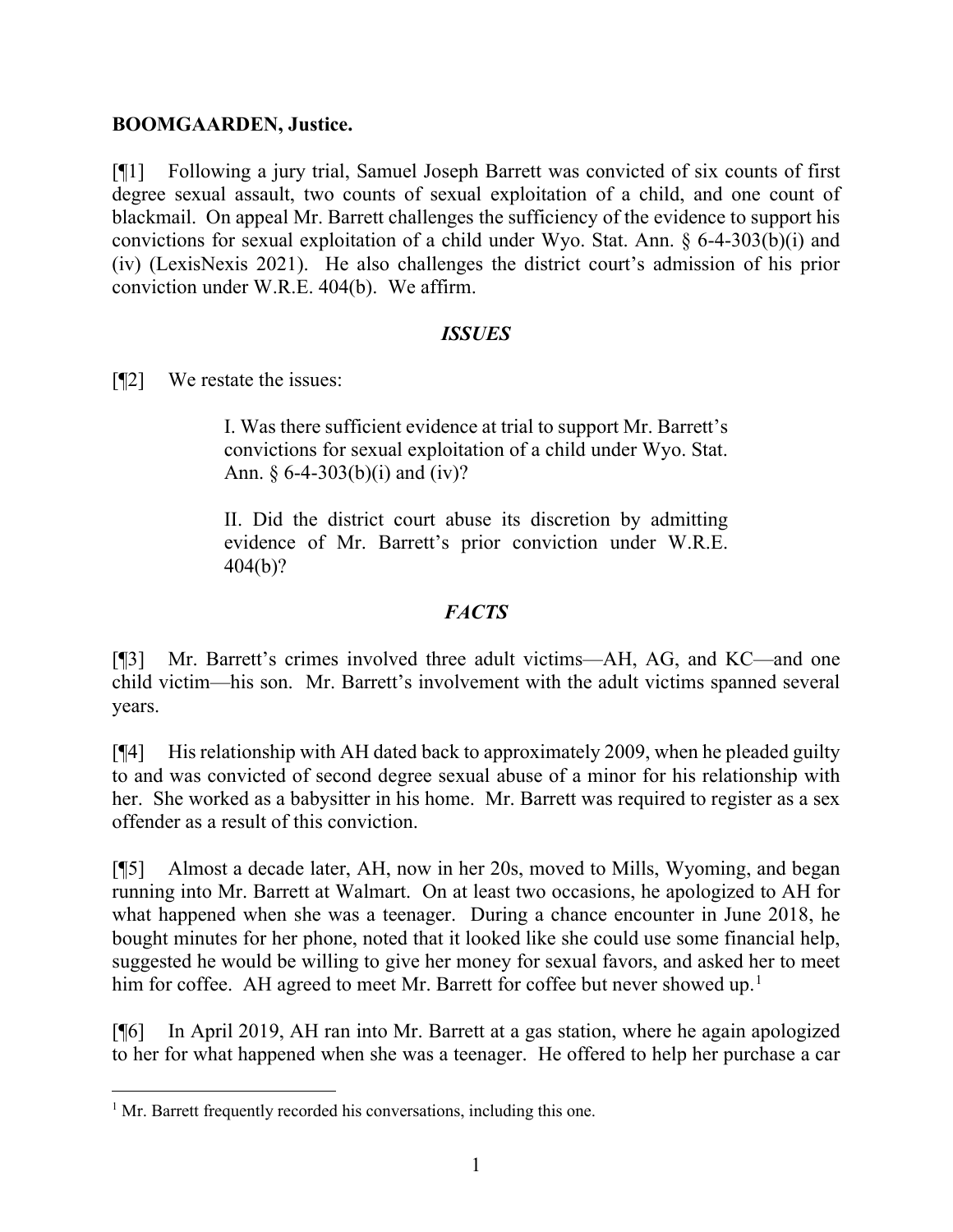as amends, reassuring her that he did not expect any sexual favors in return. AH agreed to meet him at a public location later that day so he could give her a check. But when she arrived he claimed he forgot his checkbook and asked her to follow him to his home, which she did.

[¶7] On reaching Mr. Barrett's home, AH parked in the driveway and followed Mr. Barrett into the garage. As they approached the back of the garage AH realized Mr. Barrett had a gun. He pointed the gun at AH's head and said, "You ruined my life, and now I'm going to ruin yours." He then made her perform oral sex on him. He also tried to force her to have anal sex but was interrupted by AH's dog jumping out of her car. Mr. Barrett followed AH out to the driveway so she could retrieve the dog. After she did so, Mr. Barrett's phone rang and he aggressively told her to leave, threatening her not to call the police. AH drove down the street, called a friend, and then called 911 to report the assault. Dispatch instructed AH to drive to a nearby park where she told police what happened.

[¶8] During the resulting investigation, the lead detective learned that in 2015 the Natrona County Sheriff's Office investigated an allegation that Mr. Barrett sexually assaulted another woman, AG. Police reinterviewed her.

[¶9] According to AG, she went to Mr. Barrett's home in November 2014 to babysit his infant son. Mr. Barrett asked her to change the child's diaper so she gathered the necessary supplies and kneeled down in front of the child. When she looked up, Mr. Barrett was pointing a gun at her and he told her to perform oral sex on the child. Terrified, AG leaned down, tried to hide the side of her face with her hair, and repeatedly kissed the child's stomach. Mr. Barrett then yelled, "What are you doing?" AG looked up and he was pointing a phone camera at her. After filming the video, Mr. Barrett led AG to a bedroom where he sexually assaulted her.

[¶10] Over the next six months, Mr. Barrett used the video of AG and his son to blackmail AG, threatening to release the video unless she engaged in sex with him and pretended to be his girlfriend. On one occasion in July 2015, Mr. Barrett had AG meet him in a parking lot where he sexually assaulted her in his car. Afterwards, he rented a motel room where he sexually assaulted her again. When AG returned home, she told her parents what had been happening, went to the hospital for a sexual assault examination, and then reported everything to the Natrona County Sherriff's Office. The Sheriff's Office investigated the allegation but never submitted the case to the District Attorney's Office for charges; the case went cold.

[¶11] Also during the 2019 investigation, police came across KC's name and contacted her for an interview. According to KC, she began a "friends with benefits" relationship with Mr. Barrett in 2010. Mr. Barrett sometimes paid her for sex; other times they went out to eat or engaged in sex without any money exchanged.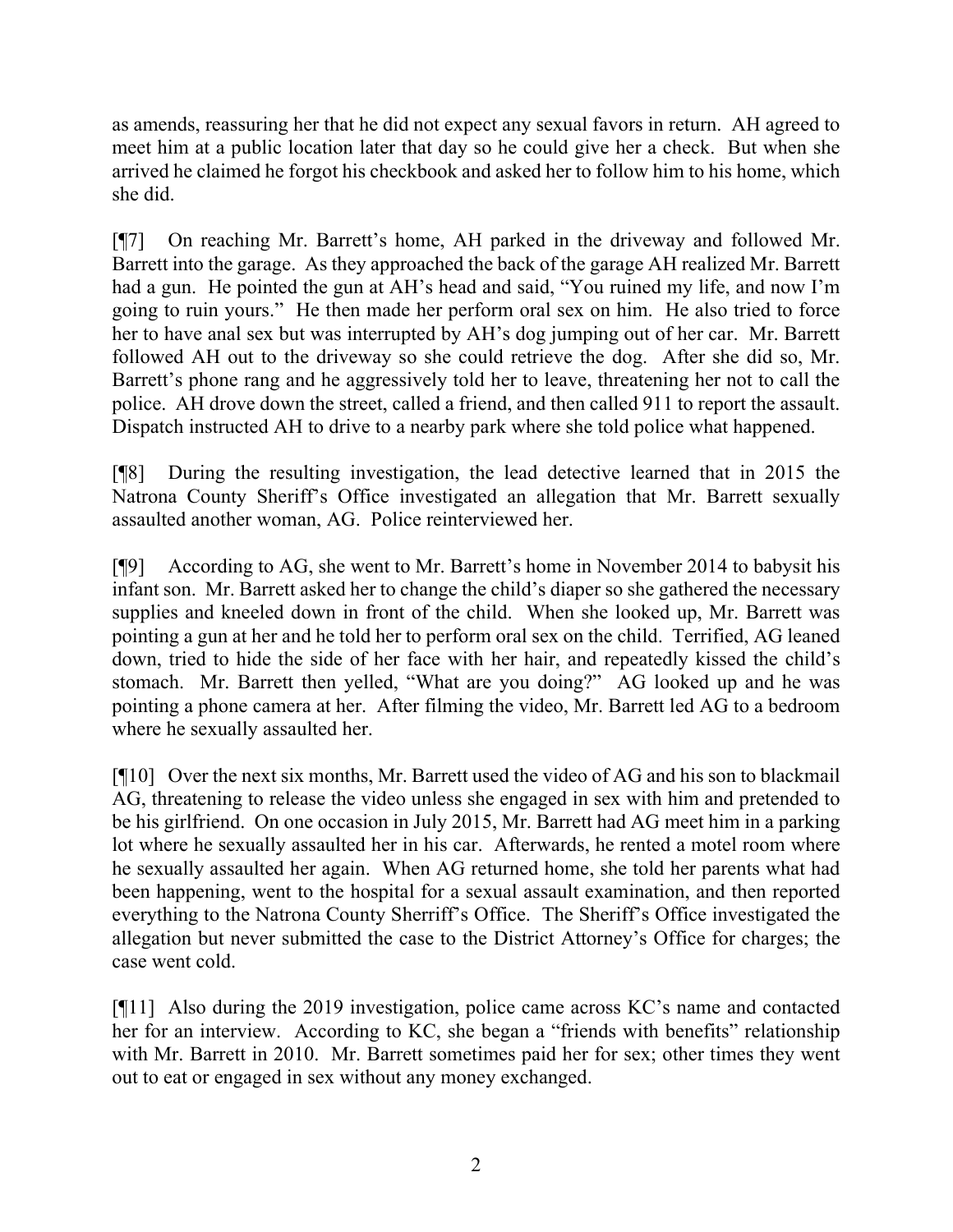[¶12] In April 2012, KC had an encounter with Mr. Barrett that did not go as expected. While visiting Mr. Barrett at his home, he surprised her from behind and put a gun to her back. He then led her to a bedroom where he ordered her to perform oral sex on him. Afterwards, he made her rinse her mouth out with mouthwash, erased his phone number from her phone, and told her to leave and never contact him again. Mr. Barrett threatened to kill her and her family if she told anyone what happened. KC did not report the assault at that time.

[¶13] Three years later, KC and Mr. Barrett resumed their relationship and then, in February 2019, she had another encounter with him that did not go as expected. This time KC went to Mr. Barrett's home to pick up money he had agreed to give her for a trip to Las Vegas. He asked her to have sex, but she declined. He then told her the money was on a nearby shelf. When she bent over to get the money, he rushed her from behind and choked her until she passed out. When she awoke, he made her go to a bedroom where he sexually assaulted her. After the assault, he made her shower, reapply her make-up, and record a video pretending she was fine. Mr. Barrett threatened to kill her and her family if she told anyone what happened. She felt reluctant to call the police because she had a pending warrant.

[¶14] In July 2019, the State charged Mr. Barrett with seven counts of first degree sexual assault, seven counts of second degree sexual assault, two counts of sexual exploitation of a child, and one count of blackmail.<sup>[2](#page-3-0)</sup> He pleaded not guilty.

[¶15] Before trial, Mr. Barrett filed a demand for notice of the State's intent to introduce W.R.E. 404(b) evidence. The State provided notice that it intended to introduce Mr. Barrett's 2009 conviction for second degree sexual abuse of a minor to show motive, intent, a general course of conduct, and to give the jury a general understanding of the relationship between Mr. Barrett and AH. In his written response and at a pretrial hearing, Mr. Barrett conceded his prior conviction was admissible to show course of conduct. The court conducted the required W.R.E. 404(b) analysis and admitted the evidence to show motive and course of conduct. We discuss the pretrial proceedings related to admission of the prior conviction and the court's decision in more detail as relevant to our 404(b) analysis.

[¶16] The case went to trial on nine charges, including six counts of first degree sexual assault—one involving AH, two involving KC, and three involving AG. The charges at trial also included one count of sexual exploitation of a child for creating the video, one count of sexual exploitation of a child for possessing the video, and one count of blackmailing AG.

[¶17] The State called more than 20 witnesses. AH, AG, and KC each testified about their relationship with Mr. Barrett. Numerous law enforcement officers testified about the 2019

<span id="page-3-0"></span><sup>&</sup>lt;sup>2</sup> The State amended the information several times. Those amendments are not relevant on appeal.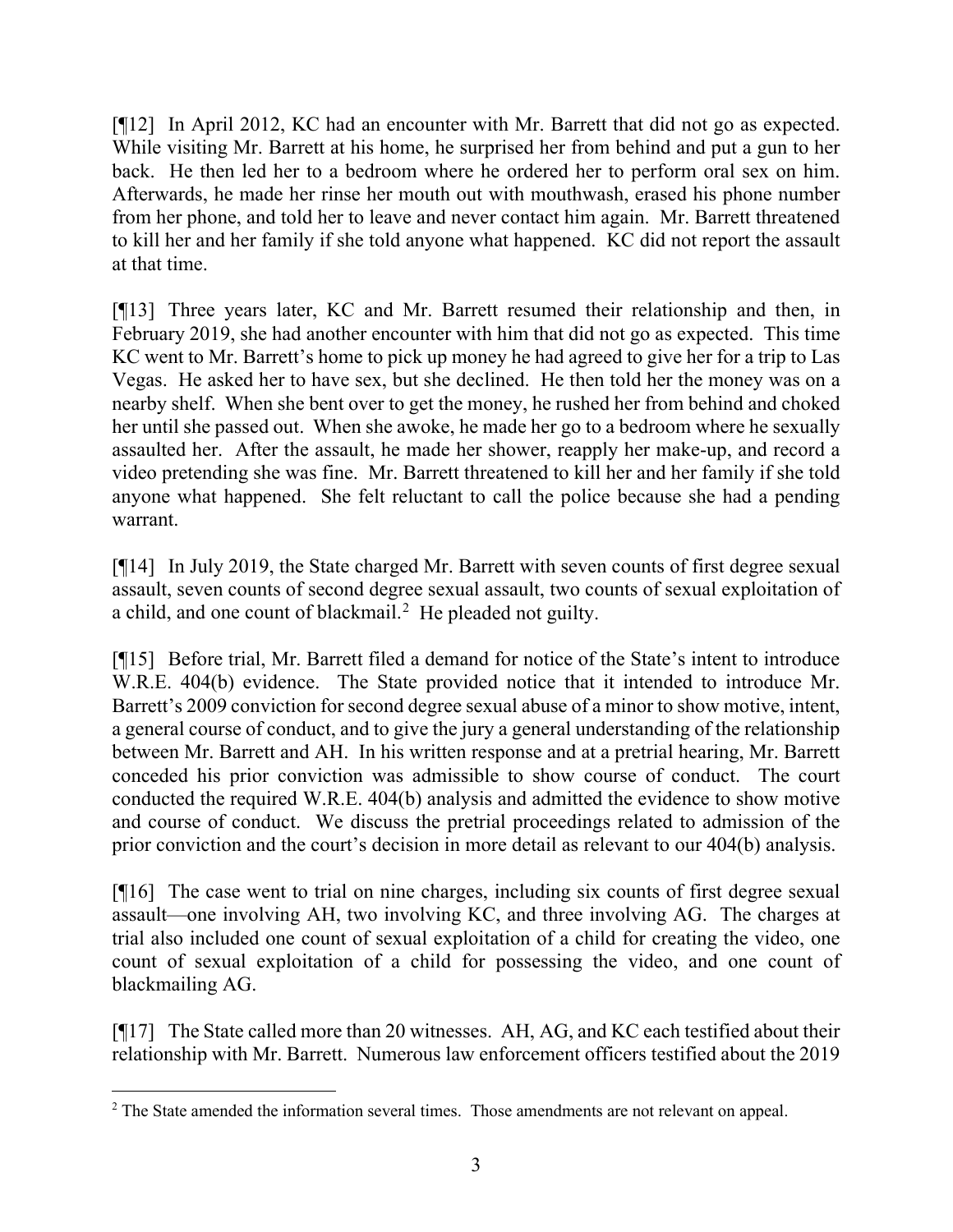and 2015 investigations. An expert addressed sexual assault reporting patterns and victim behavior generally. A Sexual Assault Nurse Examiner discussed AG's and AH's sexual assault examinations. The State also introduced numerous exhibits, including AH's 911 call, the video Mr. Barrett recorded of AG and his son, text messages between Mr. Barrett and the victims, and audio recordings of Mr. Barrett and various individuals including the victims.

[¶18] Mr. Barrett exercised his constitutional right not to testify. Through crossexamination, exhibits, and argument he challenged each woman's credibility, contended they made up the allegations, and offered an alternative explanation for most events.

[¶19] The jury found Mr. Barrett guilty on all nine counts. The court convicted him of those offenses and imposed a lengthy sentence. Mr. Barrett timely appealed.

# *DISCUSSION*

## *I. There was sufficient evidence at trial to support Mr. Barrett's convictions for sexual exploitation of a child under Wyo. Stat. Ann. § 6-4-303(b)(i) and (iv).*

[¶20] Our sufficiency of the evidence standard of review is well established. We "examine[] the evidence in the light most favorable to the State." *Cotney v. State*, 2022 WY 17, ¶ 9, 503 P.3d 58, 63 (Wyo. 2022) (quoting *Birch v. State*, 2018 WY 73, ¶ 25, 421 P.3d 528, 536 (Wyo. 2018)). "We accept all evidence favorable to the State as true and give the State's evidence every favorable inference which can reasonably and fairly be drawn from it." *Id.* (quoting *Birch*, ¶ 25, 421 P.3d at 536). "We also disregard any evidence favorable to the appellant that conflicts with the State's evidence." *Id.* (quoting *Birch*, ¶ 25, 421 P.3d at 536).

[¶21] In applying this standard, our task is not to determine whether the evidence was sufficient to establish the appellant's guilt beyond a reasonable doubt. *Mraz v. State*, 2016 WY 85, ¶ 19, 378 P.3d 280, 286 (Wyo. 2016) (citing *Bean v. State*, 2016 WY 48, ¶ 45, 373 P.3d 372, 387 (Wyo. 2016)). It is to determine whether "the evidence could reasonably support such a finding by the [jury]." *Id.* (quoting *Bean*, ¶ 45, 373 P.3d at 387).

# **A. Child Pornography**

[¶22] The statutes provide, in relevant part: "A person is guilty of sexual exploitation of a child if, for any purpose, he knowingly: (i) Causes, induces, . . . or permits a child to . . . be used for, the making of child pornography; ... . [or] (iv) Possesses child pornography[.]" Wyo. Stat. Ann. § 6-4-303(b)(i), (iv). Mr. Barrett was convicted under both subsections.

[¶23] He first challenges his convictions on grounds that the jury could not reasonably conclude the video he recorded of AG and his son met the definition of child pornography.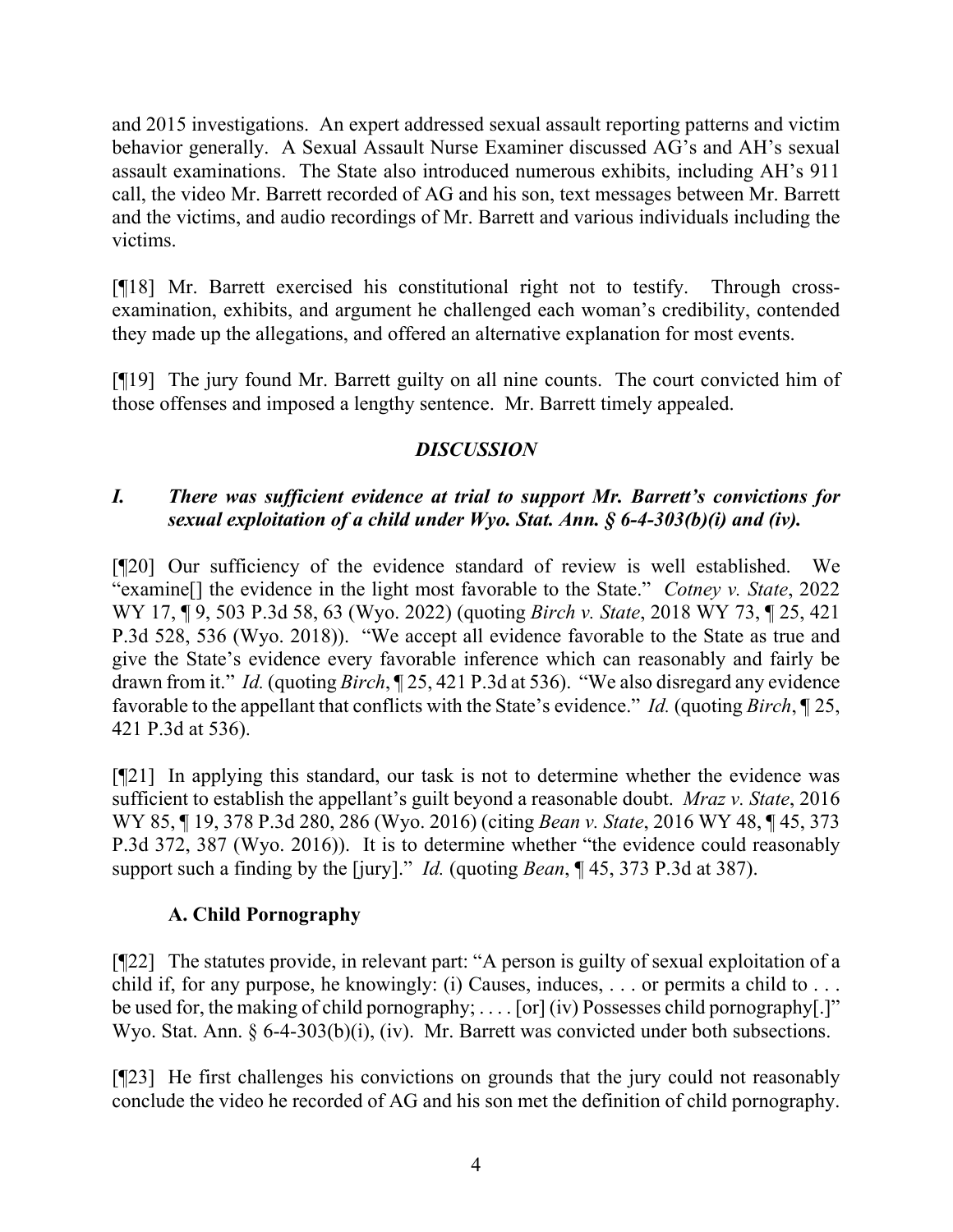[¶24] "Child pornography" means:

any visual depiction, including any photograph, film, video, picture, computer or computer-generated image or picture, whether or not made or produced by electronic, mechanical or other means, of explicit sexual conduct, where:

(A) The production of the visual depiction involves the use of a child engaging in explicit sexual conduct;

(B) The visual depiction is of explicit sexual conduct involving a child or an individual virtually indistinguishable from a child; or

(C) The visual depiction has been created, adapted or modified to depict explicit sexual conduct involving a child or an individual virtually indistinguishable from a child.

Wyo. Stat. Ann. § 6-4-303(a)(ii).

[¶25] Two of the phrases used to define child pornography are also statutorily defined:

(iii) "Explicit sexual conduct" means actual or simulated sexual intercourse, including genital-genital, oral-genital, analgenital or oral-anal, between persons of the same or opposite sex, bestiality, masturbation, sadistic or masochistic abuse or lascivious exhibition of the genitals or pubic area of any person[.]

(iv) "Visual depiction" means developed and undeveloped film and videotape, and data stored on computer disk or by electronic means which is capable of conversion into a visual image.

Wyo. Stat. Ann. § 6-4-303(a)(iii), (iv).

[¶26] The crux of Mr. Barrett's argument is that the jury could not reasonably conclude the video depicted a child engaged in "simulated sexual intercourse, including . . . oralgenital[.]" He more specifically suggests the video could not constitute child pornography because it does not depict any genitalia, erection, or arousal. Notably, however, the relevant portion of the statutory definition of "explicit sexual conduct" contains no such requirement. Wyo. Stat. Ann. § 6-4-303(a)(iii). Explicit sexual conduct may involve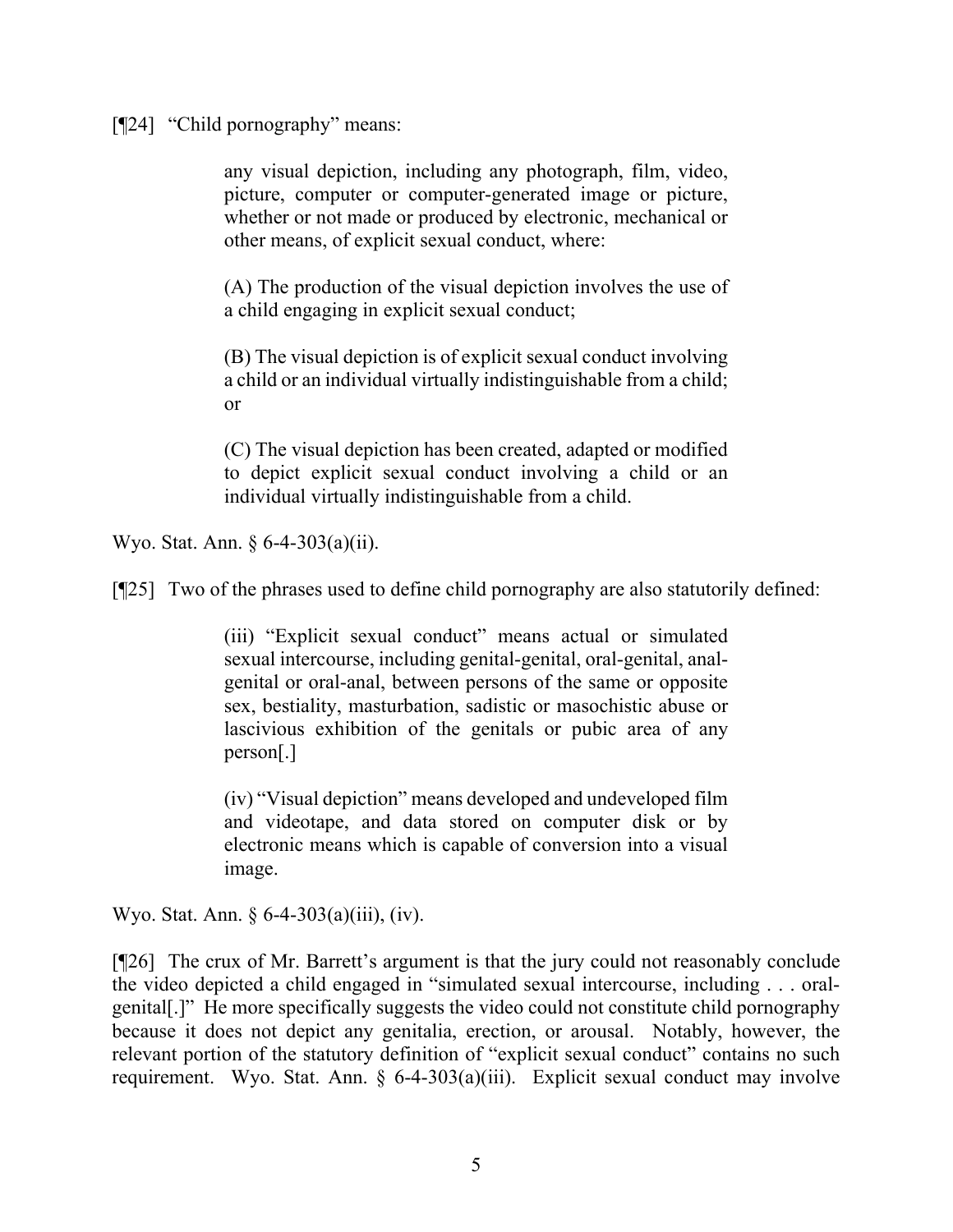actual or simulated sexual intercourse or lascivious exhibition of the genitals or pubic area of any person. *Id.* The State need not prove both.

[¶27] Mr. Barrett emphasizes that he was not charged in connection with the video in 2015 and that AG was not charged with a crime in 2019. These facts have no bearing whatsoever on whether the jury could reasonably conclude the video constituted child pornography.

[¶28] Next, relying on *Craft v. State*, 2012 WY 166, 291 P.3d 306 (Wyo. 2012), Mr. Barrett argues the video must have been "lascivious" to constitute child pornography, and asserts "[t]here is nothing in the video clip that approaches something that would stimulate sexual desire." Mr. Barrett's reliance on *Craft* is misplaced because it involved only the second portion of the disjunctive "explicit sexual conduct" definition. *Id.*  $\P\P$  10, 14, 291 P.3d at 309, 310.

[¶29] In *Craft*, the State had to prove a photo of the child victim naked from the waist down constituted "a lascivious exhibition of [her] genitals or pubic area." *Id.* ¶ 10, 291 P.3d at 309 (citation omitted). We explained that to prove the exhibition was "lascivious" the State had to prove the photo tended or was "intended to excite lust or sexual desire." *Id.*  $\parallel$  14, 291 P.3d at 310 (citations omitted). As noted above, here the State only had to prove the video depicted a child engaged in "simulated sexual intercourse, including . . . oral genital[.]" The word "lascivious" does not modify the phrase "simulated sexual intercourse." *See* Wyo. Stat. Ann. § 6-4-303(a)(iii). It modifies only the phrase "exhibition of the genitals or pubic areas[.]" *See id.* Had the legislature intended to apply the word "lascivious" to the phrase "simulated sexual intercourse," it would have done so.

[¶30] Finally, citing *Parker v. State*, 81 So.3d 451 (Fla. Dist. Ct. App. 2011), Mr. Barrett argues the video must show genitals or buttocks to involve simulated sexual intercourse. The Florida statute at issue in *Parker* defined "simulated" to mean "the explicit depiction of conduct . . . which creates the appearance of such conduct and which exhibits any uncovered portion of the breasts, genitals, or buttocks." *Id.* at 454 (quoting Fla. Stat. § 827.071(1)(i)). Wyoming's child pornography statutes do not similarly define "simulated." They do not define "simulated" at all. *See* Wyo. Stat. Ann. §§ 6-4-301, 6-4- 303.

[¶31] Accordingly, we apply the ordinary dictionary definition of "simulated." *Marfil v. State*, 2016 WY 12, ¶ 25, 366 P.3d 969, 975 (Wyo. 2016) (explaining that "where a term used in a criminal statute is not given a statutory definition, we presume the legislature did not mean for the term to have a specialized meaning" (citations omitted)). The dictionary definition of "simulated" is "made to look genuine[.]" Merriam-Webster Online Dictionary, https://www.merriam-webster.com/dictionary/simulated (last visited Apr. 25, 2022). It means "imitated." *Merriam-Webster Dictionary* 461 (New Edition 2005).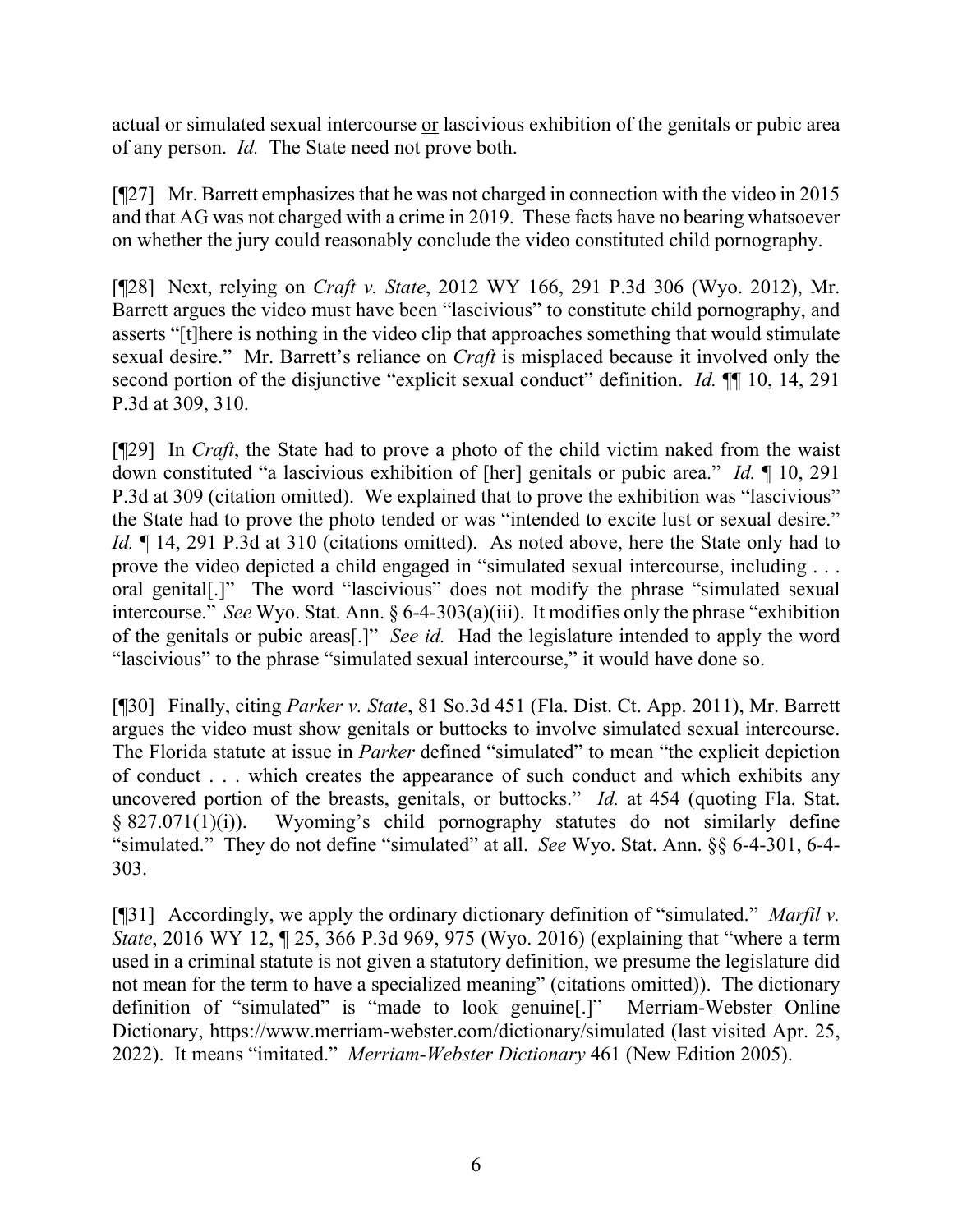[¶32] We also look to federal statutes, which similarly define "explicit sexual conduct" to include "simulated" sexual intercourse, but do not define "simulated." *Compare* 18 U.S.C. § 2256(2)(A), *and* Wyo. Stat. Ann. § 6-4-303(a)(iii). Construing the federal statute defining "explicit sexual conduct," the United States Supreme Court said:

> "simulated" sexual intercourse is not sexual intercourse that is merely suggested, but rather sexual intercourse that is explicitly portrayed, even though (through camera tricks or otherwise) it may not actually have occurred. The portrayal must cause a reasonable viewer to believe that the actors actually engaged in that conduct on camera.

*United States v. Williams*, 553 U.S. 285, 297, 128 S.Ct. 1830, 1841, 170 L.Ed.2d 650 (2008).

[¶33] With these definitions and principles in mind, we turn to the evidence presented at Mr. Barrett's trial, where AG testified:

> I showed up and was let inside. I walked up the stairs and got up there and was asked to change the child's diaper. So I got the stuff necessary, di- -- diaper and wipes, to change a child. Laid the child down in the middle of the living room floor and got down on my knees to change the child. At that point in time, the defendant was walking up the stairs. And I turned around to look, and there was a gun pointed at me. I asked what was going on. And while this gun is pointed at me, I was told that I needed to suck this child's dick. I was scared out of my mind. I didn't know what to do. So I leaned down, tried to hide my hair over the side of my face closest to the defendant, and kissed the child's stomach.

AG further testified that she intentionally made her actions look real to satisfy Mr. Barrett because she was scared, there was a gun pointed at her, and she thought she was going to die.

[¶34] The jury watched the video Mr. Barrett recorded, thus allowing it to independently assess what the video depicted. The court also admitted, without objection, a Wyoming Division of Criminal Investigation report about the video file that police found saved to several of Mr. Barrett's electronic devices. The report included the following description of the video:

> The video opens to a black screen, you can hear a creaking floor, the video starts to pan to the left and up as Barrett starts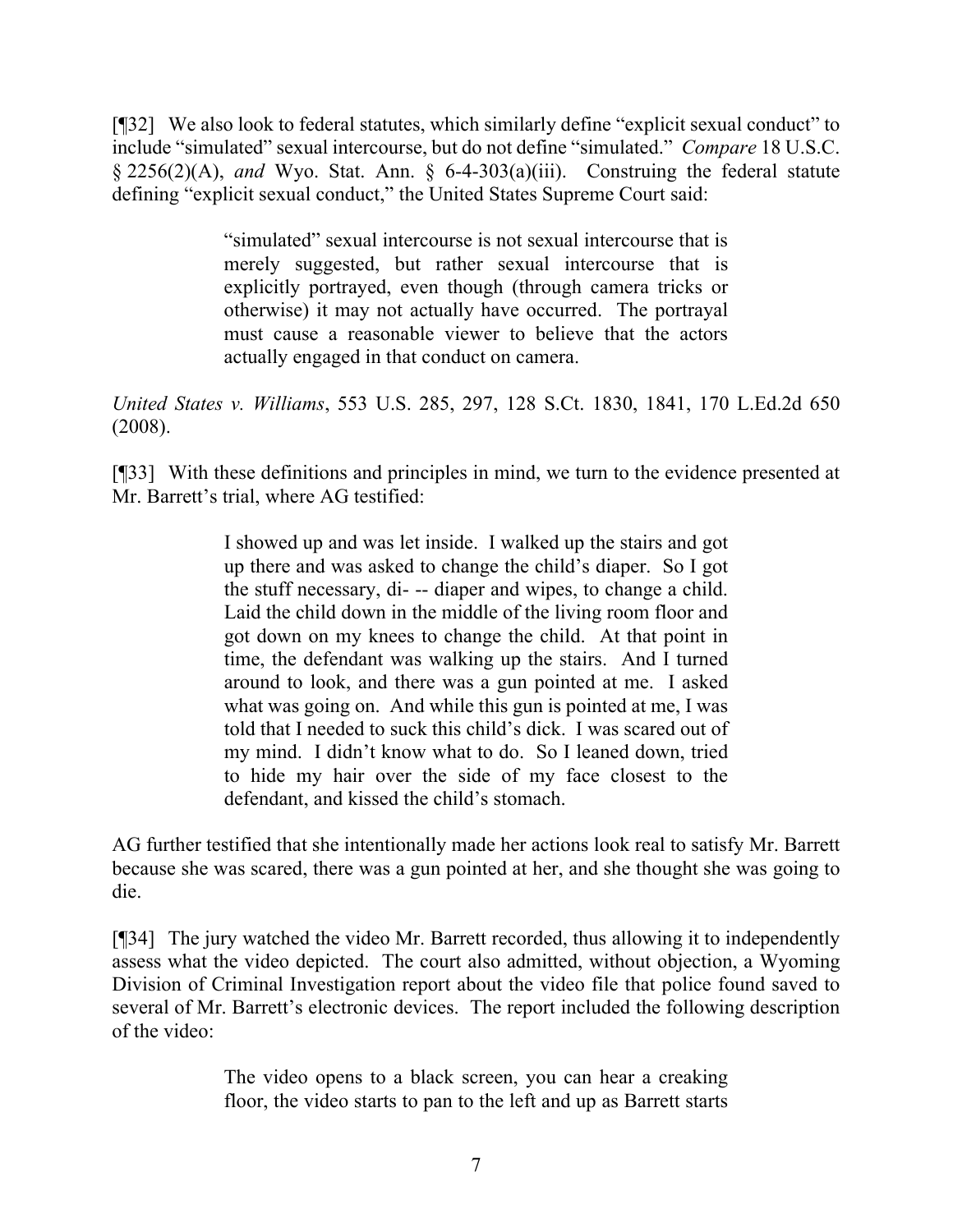up the stairs. You see a metal chain hanging on the wall come into view (similar to a boat anchor chain). The video opens to a large room with living room type furniture in it. [AG] is kneeling over [] Barrett's youngest male child. The child is on his back with no clothes on. To the left of the child you see a [diaper] on the floor. At approximately 5 seconds into the video, you still only hear creaking floorboards as Barrett enters the room. [AG] appears to be orally copulating the baby. Barrett continues recording. At 8 seconds into the video Barrett [y]ells, "What the Fuck are you doing to my son[?]" [AG] straightens up still on her knees and yells. Barrett rushes her and [y]ells "Oh My God get the fuck awa[y]...". The video abruptly ends.

[¶35] From this evidence, the jury could reasonably conclude the video met the definition of child pornography in that it was a visual depiction involving the use of a child engaged in simulated oral-genital intercourse. Wyo. Stat. Ann. § 6-4-303(a)(ii)(A), (iii), (iv). The video did not merely suggest AG was engaging in oral-genital intercourse with the child, it explicitly portrayed that act and a reasonable viewer would believe AG actually engaged in such conduct. *See Williams*, 553 U.S. at 297, 128 S.Ct. at 1841.

## **B. Knowingly**

[¶36] As shown above, *supra* ¶ 22, sexual exploitation of a child under Wyo. Stat. Ann. § 6-4-303(b) is a general intent crime because it includes the mental element "knowingly." *See Reyes v. State*, 2022 WY 41, ¶ 25, 505 P.3d 1264, 1270 (Wyo. 2022) (citations omitted). Because "knowingly" does not have a technical meaning, its ordinary meaning applies. *Id.* (citation omitted). The ordinary meaning of "knowingly" is ""with awareness, deliberateness, or intention' as distinguished from inadvertently or involuntarily." *Id.* (citation omitted). It "means 'the defendant realized what [he] was doing and was aware of the nature of [his] conduct and did not act through ignorance, mistake, or accident."' *Id.* (quoting *United States v. Alston-Graves*, 435 F.3d 331, 337 (D.C. Cir. 2006)).

[¶37] Mr. Barrett summarily argues the trial evidence was insufficient for the jury to conclude he "knowingly" caused, induced, or permitted his child to be used for the making of child pornography. Similarly, he summarily argues the evidence was insufficient for the jury to conclude he "knowingly" possessed child pornography.

[¶38] The jury could reasonably conclude from the evidence that Mr. Barrett pointed a gun at AG, told her to perform oral sex on his son, and then filmed her engaging in what appeared to be oral-genital intercourse, that he "knowingly" caused, induced, or permitted a child to be used for the making of child pornography. Such evidence supported that he acted with "awareness, deliberateness, or intention," rather than inadvertently or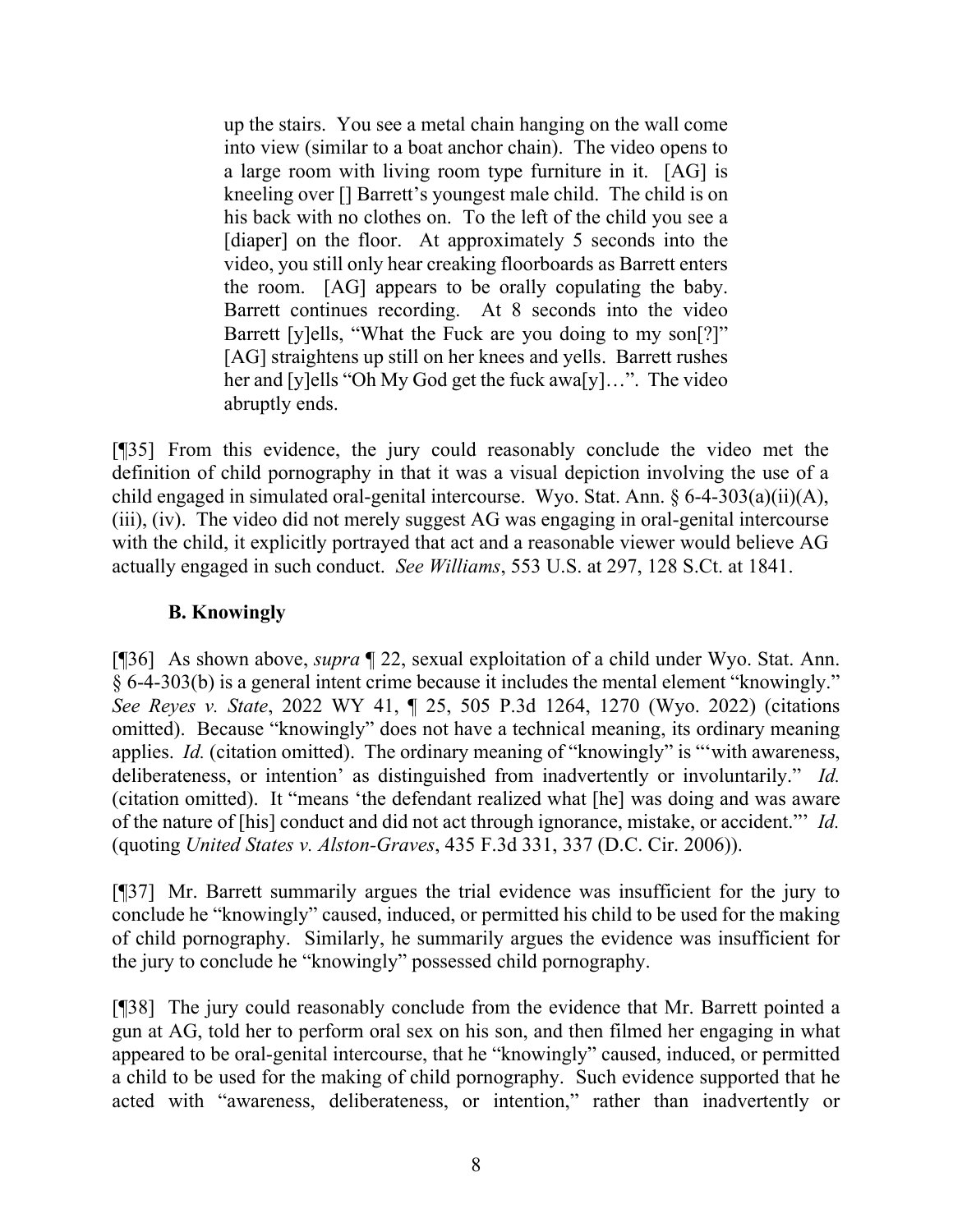involuntarily. *See id.* Consequently, there was sufficient evidence at trial to support Mr. Barrett's conviction for sexual exploitation of a child under Wyo. Stat. Ann. § 6-4-  $303(b)(i)$ .

[¶39] Moreover, the jury could reasonably infer from AG's testimony about the circumstances under which Mr. Barrett filmed the video, along with evidence that he stored the video on multiple electronic devices, that he "knowingly" possessed child pornography. Such evidence supported that he possessed child pornography with "awareness, deliberateness, or intention." *See id.* Consequently, there was also sufficient evidence at trial to support Mr. Barrett's conviction for sexual exploitation of a child under Wyo. Stat. Ann.  $§ 6-4-303(b)(iv)$ .

# *II. The district court did not abuse its discretion by admitting evidence of Mr. Barrett's prior conviction under W.R.E. 404(b).*

[¶40] Mr. Barrett argues the district court abused its discretion when it admitted evidence of his prior conviction under W.R.E. 404(b). The State maintains Mr. Barrett should not be allowed to raise this issue on appeal because he conceded his prior conviction was admissible. In the alternative, the State argues the court did not abuse its discretion.

# **A. Mr. Barrett arguably failed to preserve this issue for appeal.**

[¶41] Ordinarily, where, as here, a defendant files a pretrial demand for notice of the State's intent to introduce 404(b) evidence, we treat the demand as an objection and review the admission of any 404(b) evidence for an abuse of discretion. *See Mayhew v. State*, 2019 WY 38, ¶ 23, 438 P.3d 617, 623 (Wyo. 2019) (citing *Swett v. State*, 2018 WY 144, ¶ 11, 431 P.3d 1135, 1140 (Wyo. 2018)). This case, however, presents a question whether Mr. Barrett withdrew his objection and is, thus, precluded from claiming the district court erroneously admitted evidence of his prior conviction. *See Blumhagen v. State*, 11 P.3d 889, 895–96 (Wyo. 2000).

[¶42] As noted above, the State provided notice of its intent to introduce Mr. Barrett's 2009 conviction for several purposes. In his written response, Mr. Barrett agreed his prior conviction was admissible to show course of conduct. He reiterated this at a pretrial hearing and the parties reached an agreement on what details about the prior conviction would be elicited at trial.<sup>[3](#page-9-0)</sup> He is therefore precluded from claiming on appeal that the district court erred in admitting the evidence for that particular purpose. *See id.* at 895–96.

<span id="page-9-0"></span><sup>&</sup>lt;sup>3</sup> The record is unclear as to the extent of the agreement between the State and Mr. Barrett on the admissibility of the prior conviction. The parties did not agree as to the purpose for which the evidence could be used but agreed to limit the use of the prior conviction to evidence that Mr. Barrett was convicted of sexual abuse of a minor involving AH and that the parties would not delve into the facts of the prior conviction, including that AH was Mr. Barrett's children's babysitter. Then, at trial, both sides introduced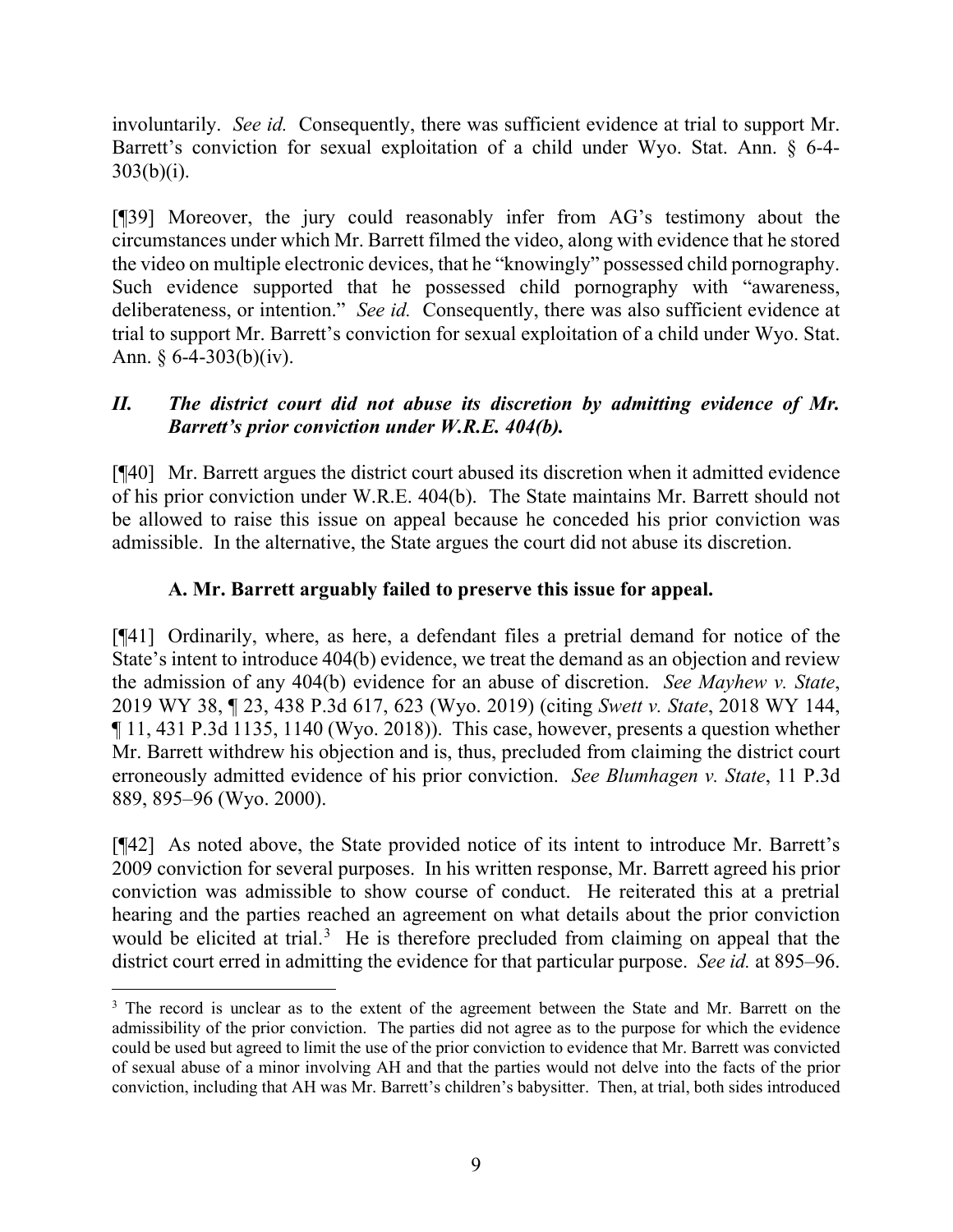[¶43] The record is less clear whether Mr. Barrett withdrew his objection to admission of his prior conviction for the purpose of showing motive. He did not, however, request or submit a proposed limiting instruction when given the opportunity. A limiting instruction is the appropriate way to limit the jury's consideration of evidence for a particular purpose. *Neidlinger v. State*, 2021 WY 39, ¶ 29, 482 P.3d 337, 345 (Wyo. 2021). "Evidence admitted without a limiting instruction may be considered for any legal purpose for which it is admissible, although the evidence, when introduced, was intended for a particular purpose." *Id.* (cleaned up) (quoting *Hicks v. State*, 2021 WY 2, ¶ 31, 478 P.3d 652, 661 (Wyo. 2021)). We could, perhaps, decline to consider Mr. Barrett's 404(b) claim for this reason alone. But, because the parties' agreement as to admissibility was not well defined, and the district court conducted the required admissibility analysis, we believe the better course is to directly address whether the district court abused its discretion by admitting the prior conviction to show Mr. Barrett's motive to sexually assault AH. *See generally Wease v. State*, 2007 WY 176, ¶¶ 50–53, 170 P.3d 94, 109–11 (Wyo. 2007) (finding an agreement/stipulation on admission of 404(b) evidence was not well defined and proceeding to analyze whether the district court abused its discretion in admitting the evidence pursuant to Rule 404(b)).

### **B. Admission to Show Motive**

[¶44] Rule 404(b) governs the admissibility of other acts evidence, stating:

Evidence of other crimes, wrongs, or acts is not admissible to prove the character of a person in order to show that he acted in conformity therewith. It may, however, be admissible for other purposes, such as proof of motive, opportunity, intent, preparation, plan, knowledge, identity, or absence of mistake or accident, provided that upon request by the accused, the prosecution in a criminal case shall provide reasonable notice in advance of trial, or during trial if the court excuses pretrial notice on good cause shown, of the general nature of any such evidence it intends to introduce at trial.

W.R.E. 404(b).

[¶45] Our precedent mandates a procedure for the district court to follow and factors for it to consider in deciding whether to admit evidence of other crimes, wrongs, or acts. *Mayhew*, ¶ 25, 438 P.3d at 623 (citing *Moser v. State*, 2018 WY 12, ¶¶ 21–23, 409 P.3d 1236, 1243–44 (Wyo. 2018)). In general,

evidence about the facts of the prior conviction. For example, defense counsel used cross-examination to elicit testimony that when AH was 15, she agreed to perform sexual acts with Mr. Barrett in exchange for money, which he then used in closing to argue the same thing happened in April 2019.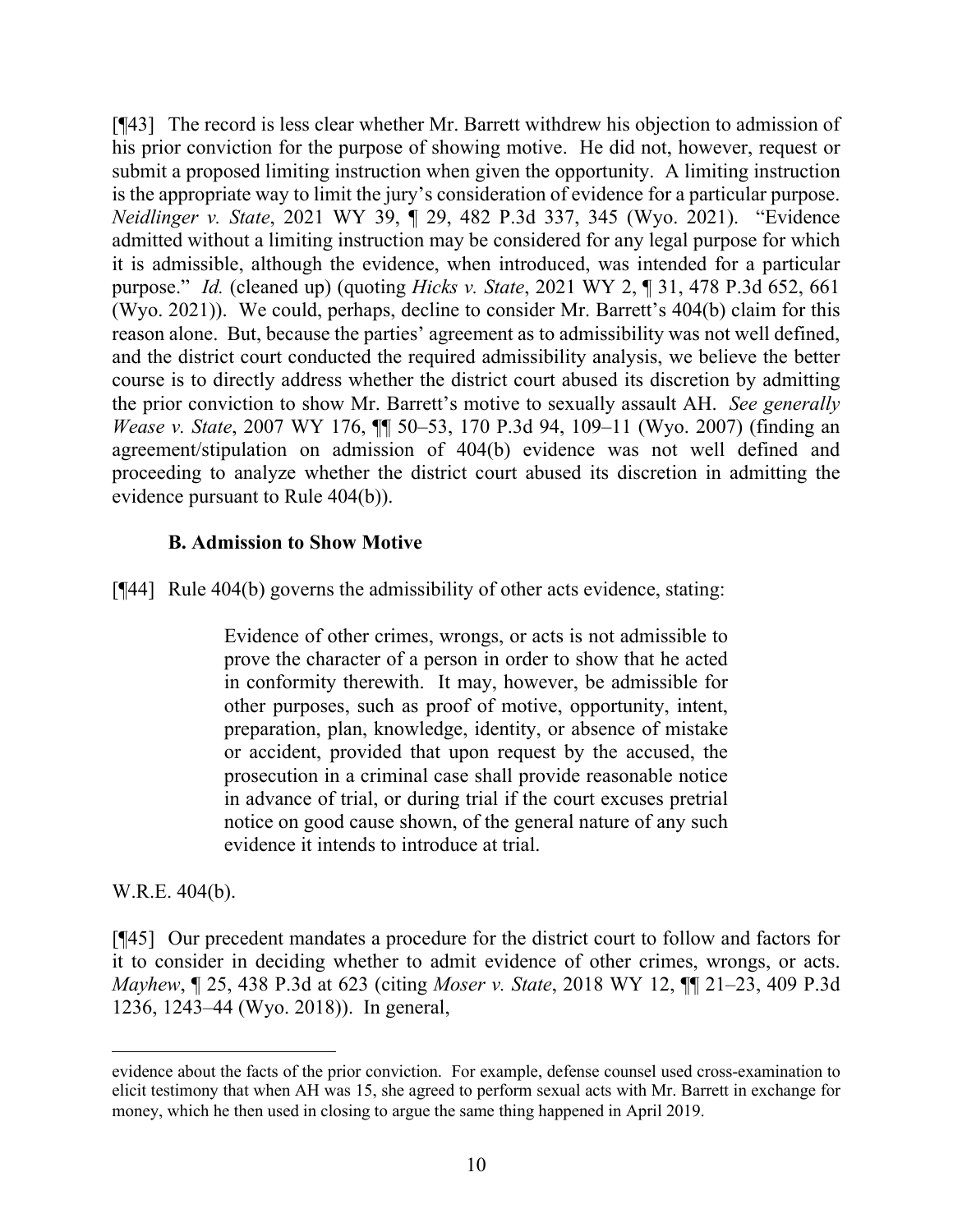(1) the evidence must be offered for a proper purpose; (2) the evidence must be relevant; (3) the probative value of the evidence must not be substantially outweighed by its potential for unfair prejudice; and (4) upon request, the trial court must instruct the jury that the similar acts evidence is to be considered only for the proper purpose for which it was admitted.

*Id.* (quoting *Moser*, ¶ 21, 409 P.3d at 1243–44).

[¶46] The district court should consider the following five factors to determine the probative value of the evidence:

> 1. How clear is it that the defendant committed the prior bad act?

> 2. Does the defendant dispute the issue on which the state is offering the prior bad acts evidence?

3. Is other evidence available?

4. Is the evidence unnecessarily cumulative?

5. How much time has elapsed between the charged crime and the prior bad act?

*Id.* ¶ 26, 438 P.3d at 623 (quoting *Moser*, ¶ 22, 409 P.3d at 1244).

[¶47] The district court should then weigh the following six factors against the probative value of the evidence:

> 1. The reprehensible nature of the prior bad act. The more reprehensible the act, the more likely the jury will be tempted to punish the defendant for the prior act.

> 2. The sympathetic character of the alleged victim of the prior bad act. Again, the jury will be tempted to punish the defendant for the prior act if the victim was especially vulnerable.

> 3. The similarity between the charged crime and the prior bad act. The more similar the acts, the greater is the likelihood that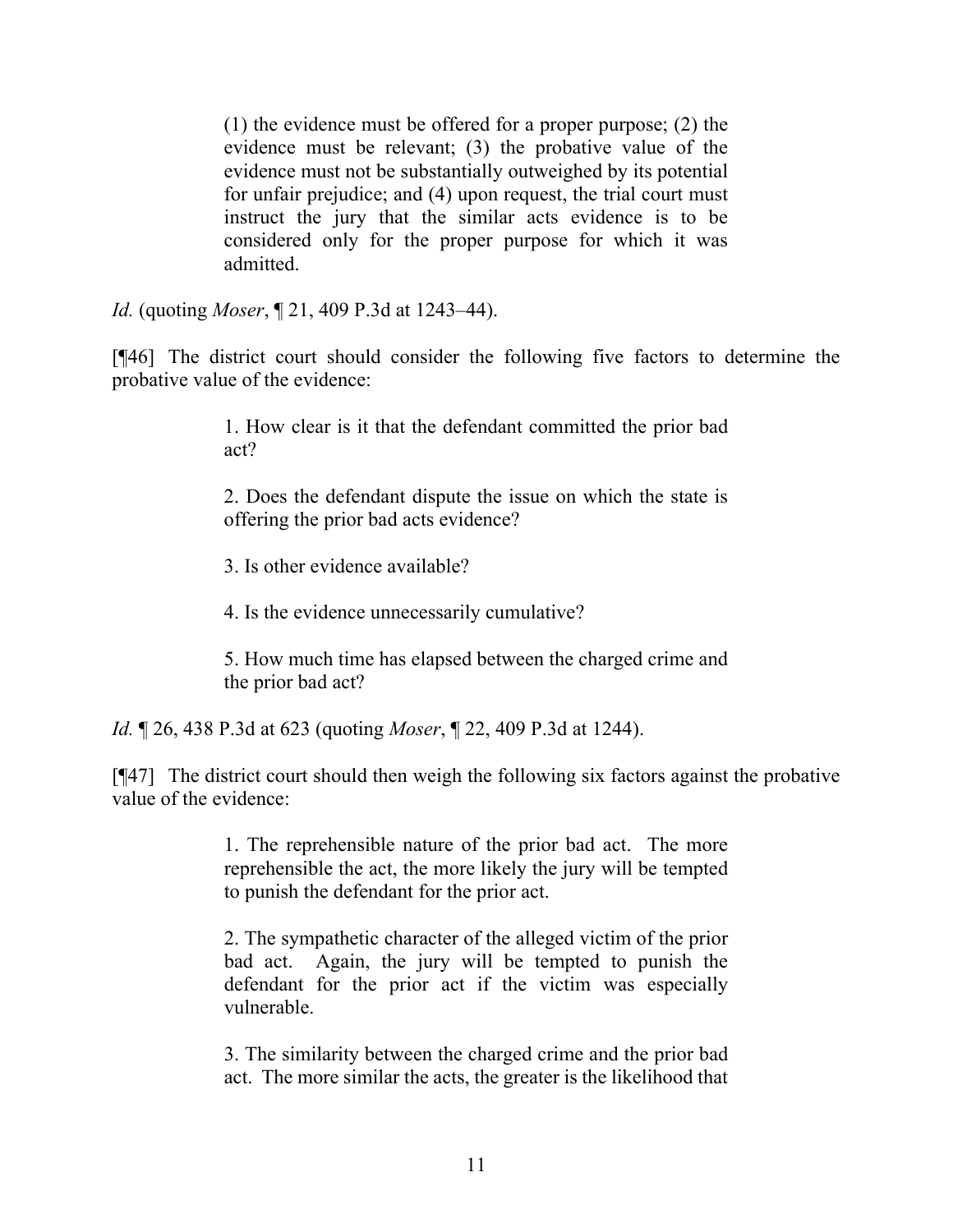the jury will draw the improper inference that if the defendant did it once, he probably did it again.

4. The comparative enormity of the charged crime and the prior bad act. When the prior act is a more serious offense than the charged crime, the introduction of that act will tend to place the defendant in a different and unfavorable light.

5. The comparable relevance of the prior bad act to the proper and forbidden inferences. Evidence of the prior bad act may be much more probative of bad character than it is of any legitimate inference permitted by Rule 404(b).

6. Whether the prior act resulted in a conviction. The jury may be tempted to punish the defendant if they believe he escaped punishment for the prior bad act.

*Id.* ¶ 26, 438 P.3d at 623–24 (quoting *Moser*, ¶ 22, 409 P.3d at 1244).

[¶48] We do not apply this analysis anew on appeal. *Id.* ¶ 27, 438 P.3d at 624 (citing *Garrison v. State*, 2018 WY 9, ¶ 20, 409 P.3d 1209, 1215 (Wyo. 2018)). We determine whether the district court abused its discretion in considering the factors. *Id.* (citing *Griggs v. State*, 2016 WY 16, ¶ 128, 367 P.3d 1108, 1143 (Wyo. 2016)). As long as there is a legitimate basis for the district court's decision, we will not disturb it on appeal. *Id.* ¶ 23, 438 P.3d at 623 (citing *Swett*, ¶ 11, 431 P.3d at 1140). Mr. Barrett has the burden to show an abuse of discretion. *See id.* (citing *Swett*, ¶ 11, 431 P.3d at 1140).

[¶49] The court found Mr. Barrett's prior conviction was offered for a proper purpose motive. "Motive is generally defined as that which leads or tempts the mind to indulge in a particular act." *Id.* ¶ 31, 438 P.3d at 627 (quoting *Swett*, ¶ 39, 431 P.3d at 1146). "Although motive is not an element of any charged crime, it is an intermediate fact that the prosecution is permitted to prove." *Id.* (citing *Mitchell v. State*, 865 P.2d 591, 596–97 (Wyo. 1993)).

[¶50] Considering the factors to determine the probative value of the prior conviction, the court found:

> It is clear that the defendant committed the prior offense because he pled guilty to it, admitted it, and was convicted of it.

The defendant has pled not guilty to the current charges.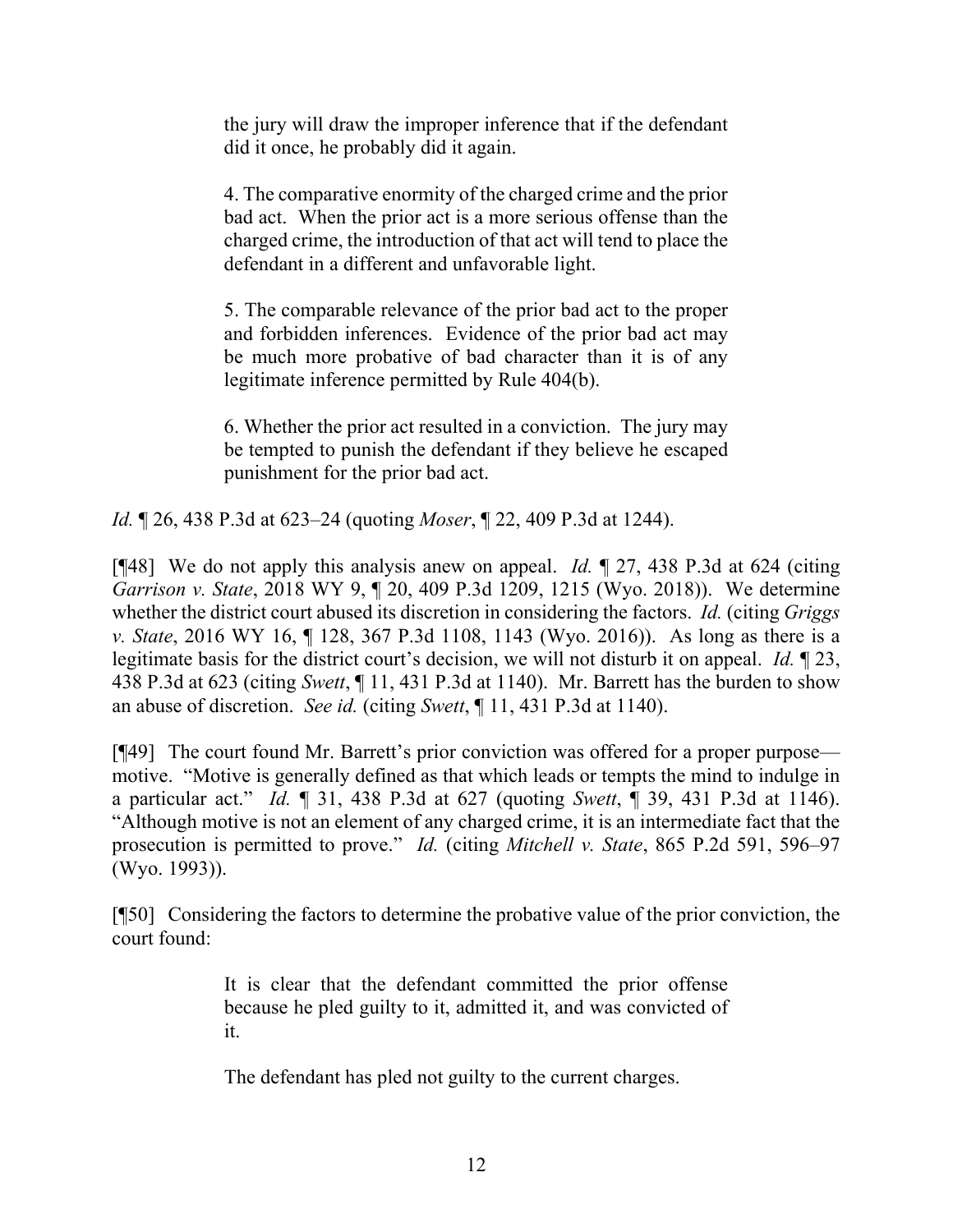There's not much other evidence to prove the defendant's alleged motive for the conduct charged relative to A.H. in the instant case, and the proposed evidence also directly explains the defendant's alleged statement that A.H. had ruined his life so he was going to ruin hers.

The proposed evidence -- I believe the incident would have occurred in 2008 -- would not be unnecessarily cumulative of other evidence on this issue.

[¶51] Weighing the prejudice factors against the probative value of the prior conviction, the court found:

> The prior relevant conduct from 2008 is, at most, equally or less comparable in reprehensibility or enormity when compared to the charged conduct in this case.

> A.H. is the victim of the prior conduct and the alleged victim of the charged conduct.

> In some ways, the conduct at issue between the two incidents is similar in that they both involve illegal sexual acts against A.H. In other ways, the conduct at issue between the two incidents is different in that there is an allegation of force by using a firearm of some kind in connection with the assault of A.H. for the charged conduct, where that was not the case relative to the prior conviction.

> The defendant's prior conviction and conduct relevant to it are highly probative of motive in the instant case as opposed to the bad character and improper inferences under Rule 404(b).

[¶52] "Having reviewed and considered the proposed evidence, the charged conduct [], and the requisite factors," the district court found "the probative value of the proposed evidence [was] not substantially outweighed by the danger of unfair prejudice to [Mr. Barrett][.]" The record demonstrates the court conducted an appropriate analysis of the 404(b) evidence and establishes a legitimate basis for its ruling. Mr. Barrett's arguments do not convince us to the contrary.

[¶53] Mr. Barrett first suggests the court did not consider the facts of his prior conviction in weighing the prejudice factors against the probative value of the evidence. The record reflects otherwise. The State summarized the underlying facts in its notice and attached a copy of Mr. Barrett's change of plea hearing transcript in which he provided the factual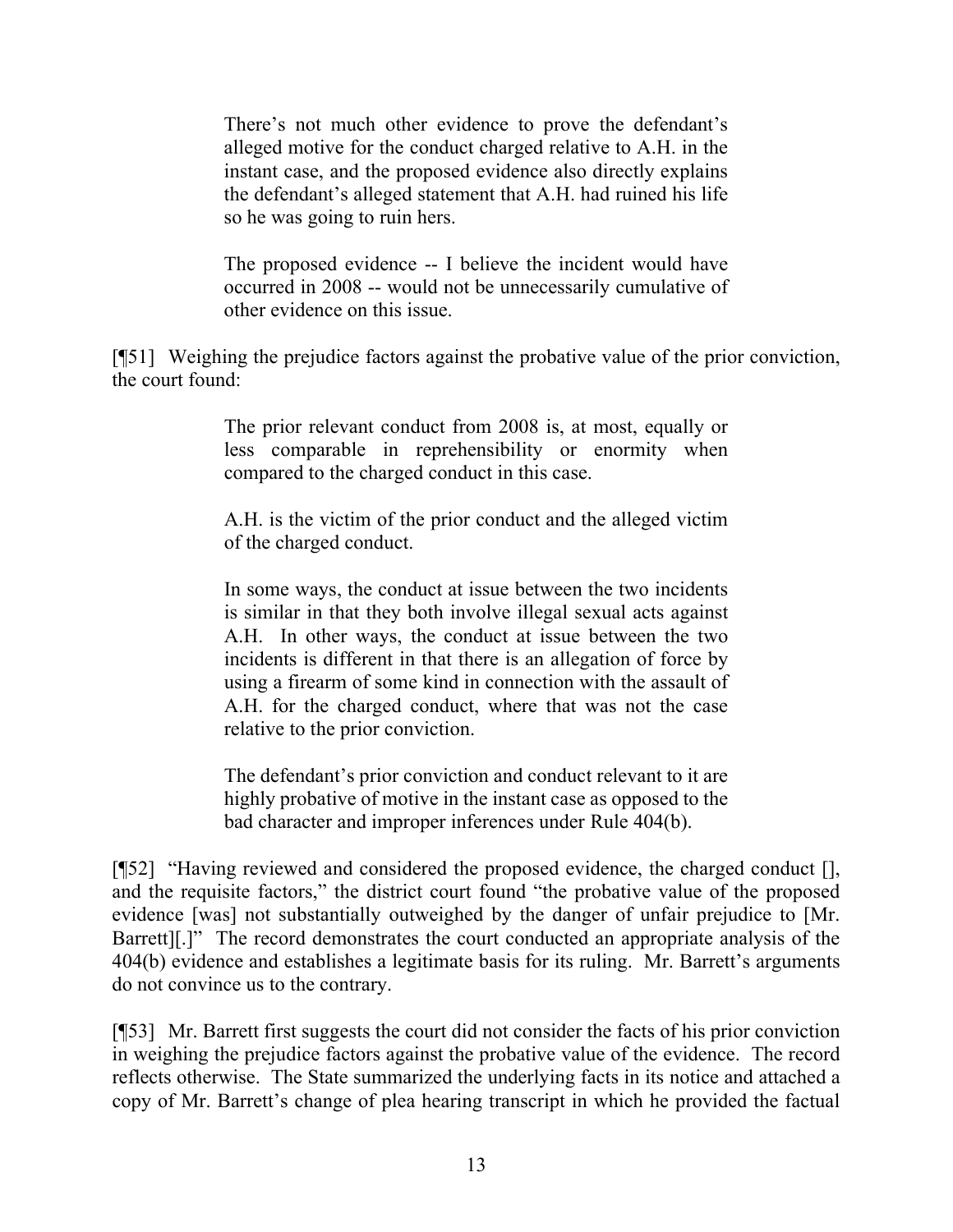basis for his plea. Before ruling, the court summarized those facts. While the court did not expressly mention the facts in its analysis, it plainly considered them.

[¶54] Next, Mr. Barrett contends his case is similar to *Dougherty v. State* in that no evidence was produced at trial about the facts underlying his prior conviction. *Dougherty*  is factually distinguishable. There the district court ruled the State could use a few of Mr. Dougherty's prior convictions for similar behavior to show motive, intent, and lack of mistake. *Dougherty v. State*, 2016 WY 62, ¶ 16, 373 P.3d 427, 432 (Wyo. 2016). But it limited the evidence the State could introduce about the convictions to the judgments and sentences, which contained no facts about the underlying circumstances of the crimes. *Id.* ¶¶ 16, 19, 373 P.3d at 432, 433. We concluded the court abused its discretion by admitting those documents because, without any facts about the underlying crimes, the documents "could not make the issues of motive, intent or lack of mistake more or less probable." *Id.* ¶ 21, 373 P.3d at 434. They "existed solely to show that Mr. Dougherty had a propensity for committing bad acts [] because he had done so before[,]" contrary to W.R.E. 404(b). *Id.*

[¶55] Unlike *Dougherty*, the facts underlying Mr. Barrett's conviction were discussed throughout trial. AH testified that Mr. Barrett was convicted of sexually assaulting her when she was a teenager, and she said the assault was not forced. The Sexual Assault Nurse Examiner who examined AH at the hospital in April 2019 testified that she asked whether AH knew her assailant. AH said she did, explaining that when AH was 15 he offered her money and drugs to sleep with him and AH told her mother. The lead detective testified that he read the arrest affidavit for Mr. Barrett's prior offense and did not recall any allegation that AH took money from Mr. Barrett for sex. He recalled that AH was 15 at the time and had been drinking vodka. These facts, along with evidence that Mr. Barrett had to register as a sex offender as a result of his conviction, helped explain why Mr. Barrett may have had motive to sexually assault AH in April 2019, particularly where he told her "You ruined my life, and now I'm going to ruin yours." Mr. Barrett's conviction did not exist solely to show he had a propensity for committing bad acts because he had done so before. *Cf. id.*

[¶56] Finally, Mr. Barrett argues the district court failed to consider that his conviction was more than 10 years old, suggesting its admission ran afoul of W.R.E. 609. Mr. Barrett's argument is flawed in that the court admitted his prior conviction pursuant to W.R.E. 404(b), not to attack his credibility pursuant to W.R.E. 609, as he did not testify. *Compare* W.R.E. 404(b) (placing limits on use of "other crimes, wrongs, or acts"), *and*  W.R.E. 609(a), (b) (placing limits on use of a prior conviction to attack a witness's credibility); *see also Proffit v. State*, 2008 WY 114, ¶ 46, n.5, 193 P.3d 228, 245, n.5 (Wyo. 2008) (discussing the interplay between W.R.E. 404(b) and 609 where a defendant testifies).